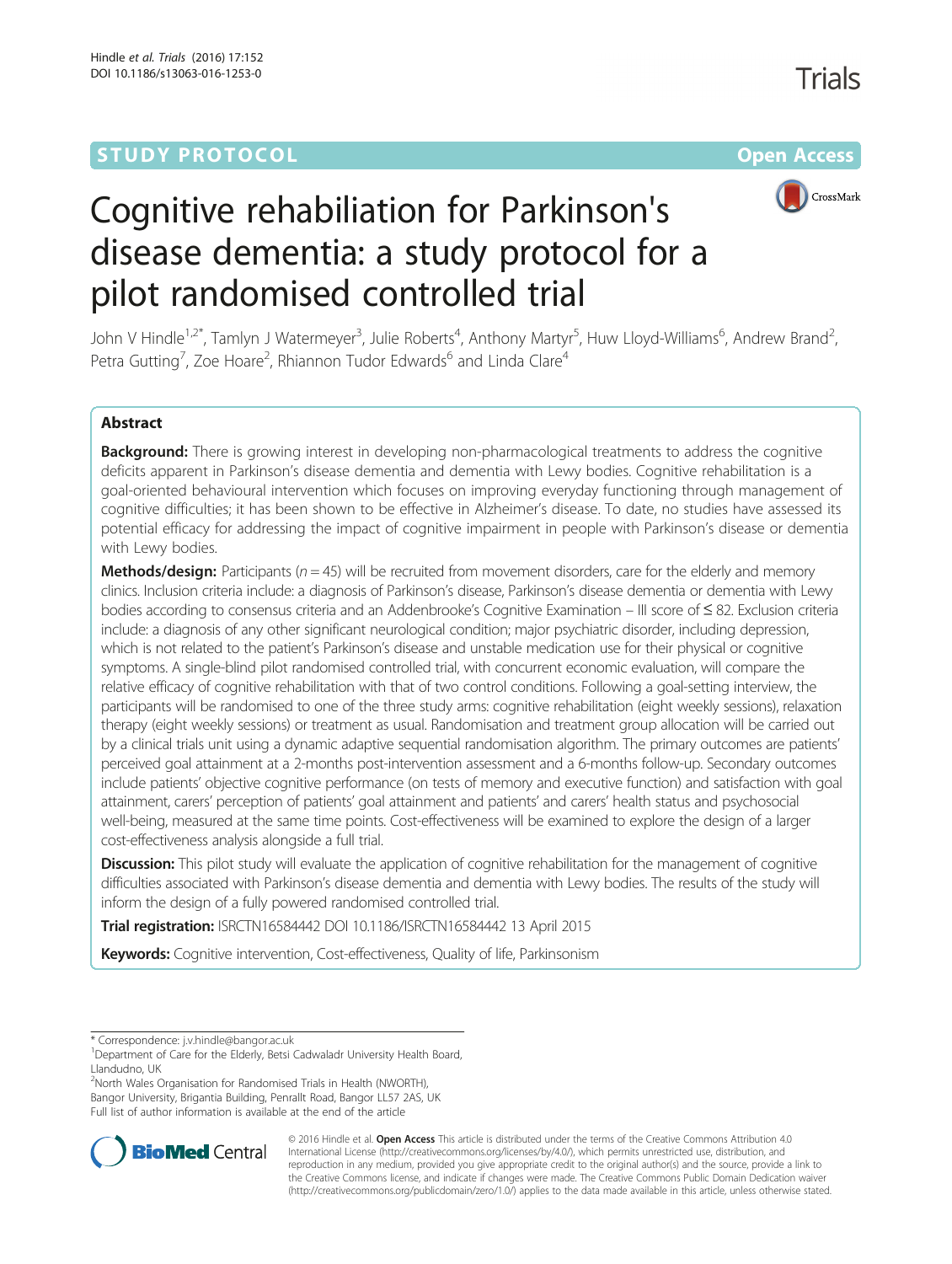#### Background

Parkinson's disease (PD) is a progressive neurodegenerative disorder which affects around 160 per 100,000 people in the UK. PD presents with motor symptoms of slowness, stiffness and tremor but is also associated with a spectrum of non-motor symptoms. These symptoms may be autonomic (swallowing, dribbling, constipation, sweating, urinary problems, dizziness) or neuropsychiatric (cognitive and behavioural impairment) in nature [\[1](#page-7-0)]. Neuropsychiatric symptoms predominate as PD progresses, with at least 80 % of people living with PD for more than 20 years fulfilling a dementia diagnosis [\[2](#page-7-0)]. Related to PD dementia is dementia with Lewy bodies (DLB), a condition whereby cognitive impairment precedes or occurs simultaneously with the development of the motor symptoms of PD [\[3\]](#page-7-0). A recent systematic review of 19 population-based and 10 clinic-based studies reported the mean prevalence of DLB to be 4.2 % and 7.5 % of all dementia cases in community  $(n = 2,178)$  and secondary care  $(n = 3,144)$  samples, respectively [\[4\]](#page-7-0). The neuropsychological profiles of PD dementia and DLB are similar and show subcortical or cortical patterns of impairment, with marked deficits in executive function, attention, visuospatial and memory abilities [[5](#page-7-0)]. Patients' cognitive impairments may have a significant impact on their own health, social care and quality of life as well as that of their carers [\[6, 7](#page-7-0)]. Care services are tasked with supporting the functional independence of these patients through alleviating or managing their neuropsychiatric and motor symptoms. This co-ordination may require input from both psychiatric and movement disorder specialists to address the complex needs of these conditions.

There is increasing interest in the effects of nonpharmacological interventions on cognitive functioning in neurological and psychiatric conditions. The efficacy of non-pharmacological therapies in Alzheimer's disease (AD) and other dementias has been systematically studied, but it is not clear what the evidence is for efficacy in PD. In a systematic review of efficacy of non-pharmacological therapies for AD, recommendations were made for cognitionfocused and multi-component interventions [[8](#page-7-0)]. While cognitive training, the repeated practice of specific cognitive tasks, has not been found effective for people with mild dementia, cognitive rehabilitation (CR) has shown preliminary promise [\[9](#page-7-0)]. CR is a more individualised approach in which strategies to address personally relevant goals are devised and implemented [\[10\]](#page-7-0). The aim of rehabilitation is to enable people who are experiencing disability resulting from illness or injury to function at their optimum level, and 'cognitive rehabilitation' refers to the rehabilitation of people who have cognitive impairments. Therefore, CR aims to help people with early-stage dementia make the most of their memory and cognitive functioning despite the difficulties they are experiencing [\[11\]](#page-7-0). CR involves identifying and addressing individual needs and goals, which may

require strategies for taking in new information or methods of compensating such as using memory aids. Activities may be targeted at improving individual cognitive deficits, compensating for the deficits, or developing adaptive methods to promote independence in instrumental activities of daily living. CR has been shown to be effective in AD in a singleblind randomised controlled trial comparing CR with relaxation therapy (RT) and treatment as usual (TAU) [\[12](#page-7-0)]. All participants were able to identify goals and rate their own performance and satisfaction with performance. CR produced significant improvements in goal performance and satisfaction, whereas there was no change in the other groups. The trial 'Goal-oriented cognitive rehabilitation in early-stage dementia: multi-centre single-blind randomised controlled trial (GREAT)' has been funded by the HTA (HTA reference 11/15/04) and is currently underway [\[13](#page-7-0)]. This trial (ISRCTN21027481) aims to obtain definitive evidence about whether goal-oriented CR is a clinically effective and cost-effective intervention for people with early-stage AD, vascular or mixed dementia and their carers, but it does not include PD dementia or DLB.

Pharmacological treatment for the cognitive-behavioural symptoms associated with PD dementia and DLB includes the use of acetylcholinesterase inhibitors. However, due to their possible side effects (such as tremor, syncope or bradycardia) [\[14\]](#page-7-0), these drugs may be unsuitable for many patients. There is therefore a need to consider nonpharmacological treatments which may help support the management of dementia in PD and DLB. In a recently completed systematic review of non-pharmacological therapy for enhancing cognition in PD, there were no studies assessing the effects of non-pharmacological interventions in PD dementia or DLB [\[15](#page-7-0)]. Similarly, published economic evaluations have focused on modelling the cost-effectiveness of pharmacological treatments for PD [\[16](#page-7-0)]. The choice of interventions needs to reflect what people with dementia and family members say troubles them and consider the help that would be beneficial in daily life. CR is a therapy which potentially addresses these issues by empowering people with dementia and family members to identify the goals of their own treatment.

This is the first trial of a cognition-focused intervention in PD dementia and DLB and the first study of CR in PD dementia and DLB. The feasibility of this type of cognitive intervention in AD is already established [\[12](#page-7-0)]. Therefore, this pilot study seeks to gain an indication of possible effect sizes for the primary outcomes as they are applied in the context of PD and DLB. It also aims to assess the appropriateness of the current secondary outcome measures, and establish other parameters for a future full trial, such as the appropriate method of measuring costs and effects for a cost-effectiveness analysis. CR will be compared with treatment as usual and with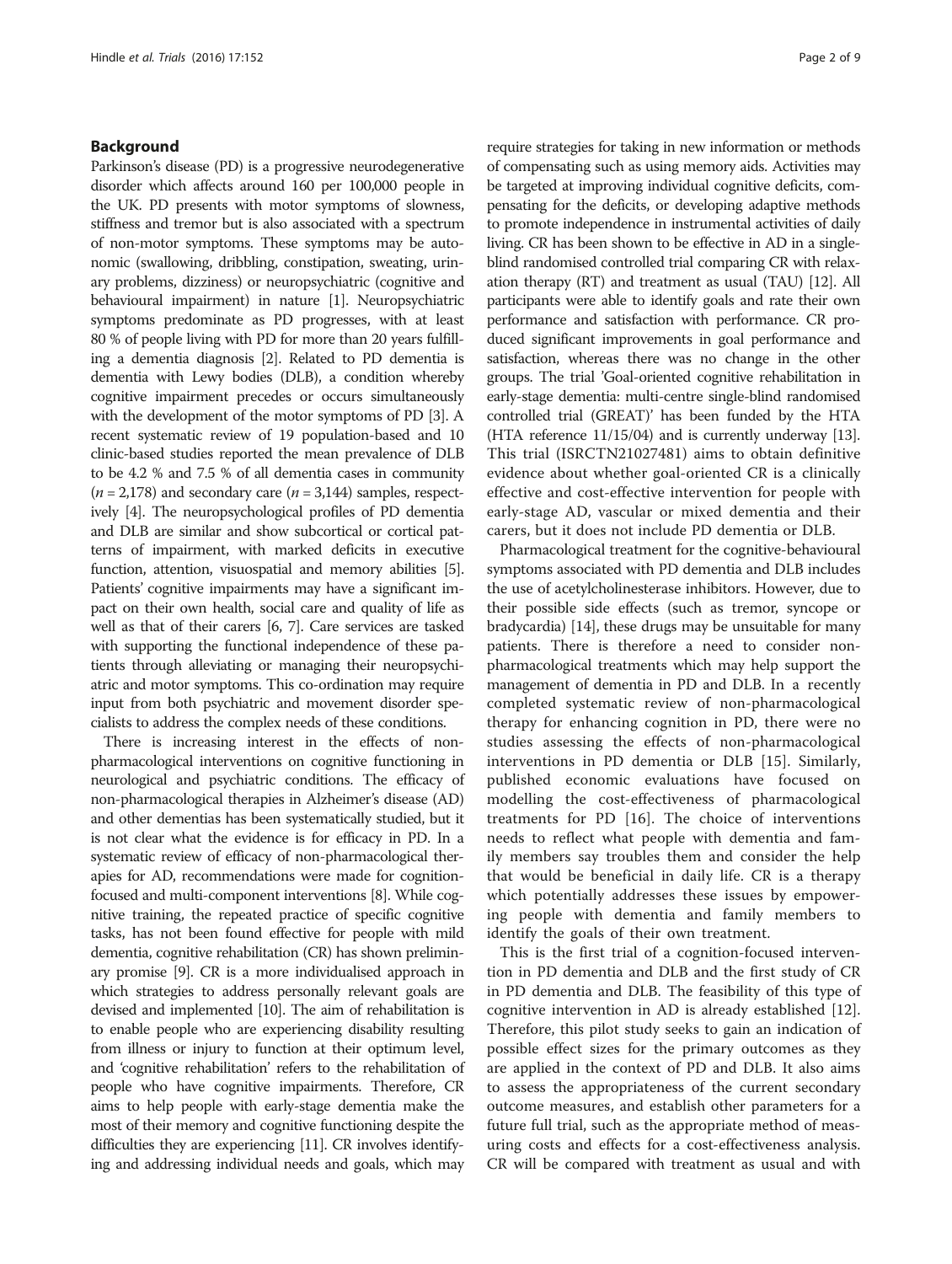an active control condition involving relaxation therapy, providing the same amount of therapist time and attention. The hypothesis is that goal performance will improve significantly in the CR group compared with the relaxation therapy or treatment as usual groups. The other objectives of the pilot study are as follows:

- (i) To assess the usefulness of outcome measures, particularly the ratings of goal attainment, and provide information on effect sizes to inform power calculations for a definitive multi-centre randomised controlled trial of CR in PD dementia and DLB.
- (ii)To explore the usefulness of routine involvement of therapists in the management of cognitive problems in these conditions to improve access to psychological therapies.
- (iii)To gain a preliminary indication of the transfer of treatment effects into everyday life for the patient.
- (iv)To conduct a pilot assessment of cost-effectiveness which will support the development of a larger trial providing definitive evidence on cost-effectiveness.

#### Methods/design

#### Study settings

Participants will be recruited from movement disorders and memory clinics within the Betsi Cadwaladr University Health Board (BCUHB), Wales, UK. Data collection will take place in the participants' homes to accommodate possible fatigue and physical disability as well as to reflect the context in which cognitive difficulties will be experienced and managed in their everyday lives.

#### Ethics and governance

Ethical approval for the study has been obtained from the Wales Research Ethics Committee 5 (13/WA/0340). Informed written consent will be obtained from all participants (patients and carers) prior to entry into the trial. As potential participants will be in the early stages of dementia, they are expected to have the capacity to consent to participation, and loss of capacity to consent during the course of participation is expected to be very infrequent. On entry to the trial, participants will be asked whether, should they lose capacity to consent, they are willing to continue to be included in the trial and to have their data used.

#### Sample size

As this is a pilot study, it is not intended to be fully powered for detection of statistically significant effects, but is intended to provide information that will inform the sample size calculation for a full randomised trial. Evidence from a pilot trial using the same design for participants with AD [[12](#page-7-0)] indicates that 24 people in each group gave a standardised effect size > 1 post intervention with 7 % attrition. Through collaboration with the Clinical Trials Unit, North Wales Organisation for Randomised Trials in Health (NWORTH), it was agreed that 15 in each condition will provide enough information about the variability of the outcome and likely attrition rate within the population to inform the sample size calculation. The target sample size will therefore be 45 in total recruited from across the target population (Fig. [1\)](#page-3-0). Studies show a prevalence of dementia in people with PD of 30 %. There are approximately 1,500 people with PD attending the movement disorder clinics in BCUHB, giving a likely prevalence of 450 people with dementia with approximately 150–200 fulfilling the inclusion criteria. PD dementia constitutes 5 % of all people with dementia, whereas DLB is more common, constituting up to 20 % of referrals for dementia in specialist centres [\[17\]](#page-7-0). DLB is less common in general memory clinics in BCUHB and may be under-diagnosed (personal communication from Professor Bob Woods) but is more often seen in the movement disorder clinics. Taking these factors into account, the number of eligible people with DLB in BCUHB is likely to be 100, bringing the total eligible population to 250–300.

#### Randomisation

Randomisation will be completed by NWORTH using a dynamic adaptive sequential randomisation algorithm [\[18](#page-7-0)]. Allocation will be on an equal ratio between the three groups, stratifying for diagnosis (DLB/PD), gender and age (≤69, 70+). Researchers collecting follow-up data will be blind to the randomisation outcome.

#### Participants

#### Inclusion criteria

Participants will have either a diagnosis of PD according to the UK PD Brain Bank Diagnostic Criteria [\[19](#page-7-0)] and a diagnosis of PD dementia according to the Movement Disorder Society consensus criteria [\[20, 21](#page-7-0)] or a diagnosis of DLB according to the consensus criteria [\[22\]](#page-7-0). Participants will have mild to moderate dementia, indicated by an Addenbrooke's Cognitive Examination – III (ACE-III) [[23](#page-7-0)] score ≤82. Participants will ideally have a carer or family member who is willing to participate, but this is not an absolute requirement. Where participants are using medication for their parkinsonism and/or cognitive symptoms (including acetylcholinesterase inhibitors), this use should be stable for four weeks prior to commencement with no changes planned for the duration of the trial. Any unplanned changes in medication during the trial will be documented.

#### Exclusion criteria

Exclusion criteria are lack of stability of PD medications, cognitive enhancers or psychotropic medication, substantial additions to medication in the four weeks before the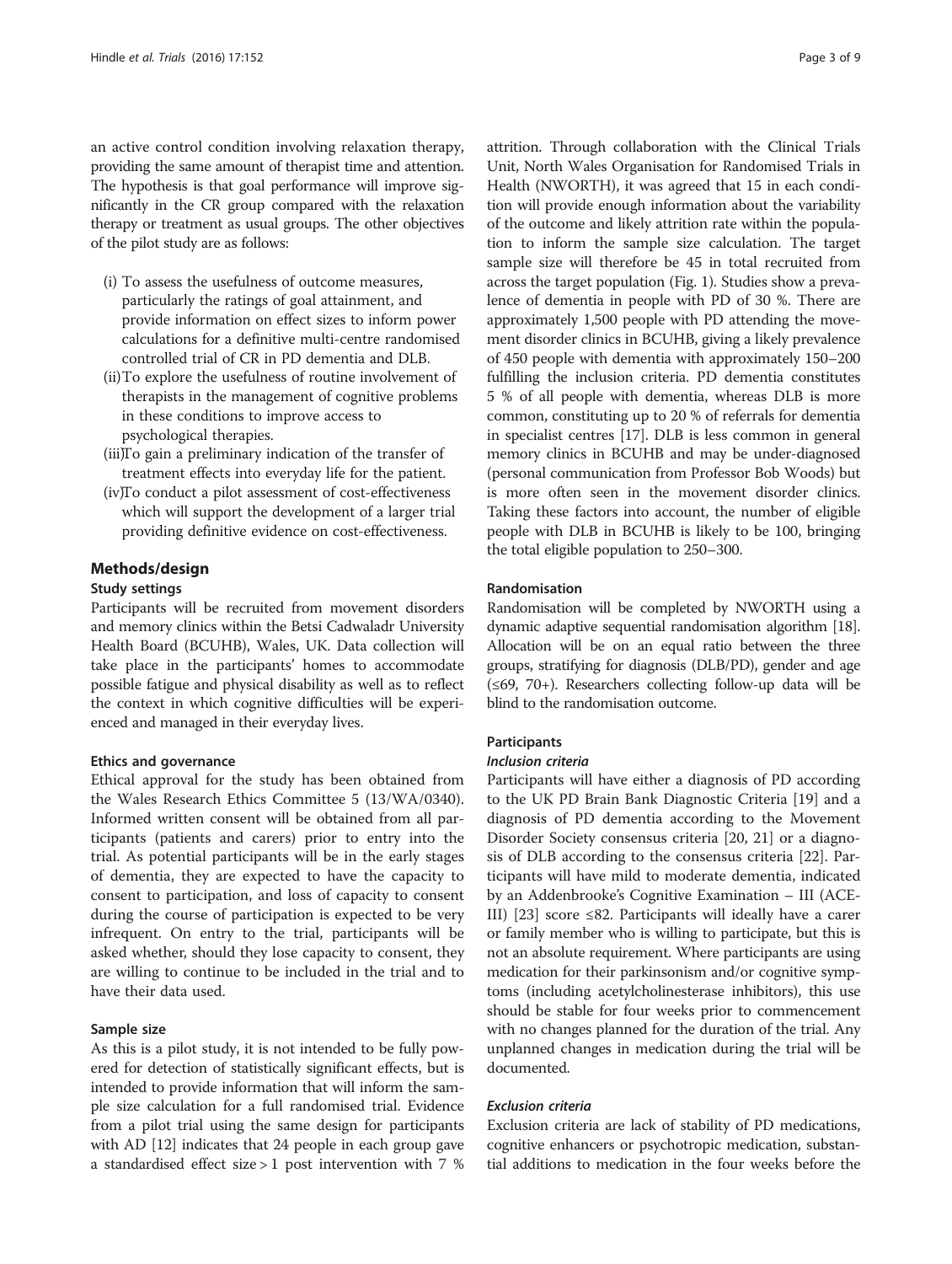<span id="page-3-0"></span>

trial or planned changes during the period of the trial, other major psychiatric disorder not related to PD, major depression and other significant neurological disease.

#### Goal setting

All participants will collaboratively agree on problem areas or areas that they would like to manage better, formulated in the form of up to three personal rehabilitation goals using the Bangor Goal-Setting Interview (BGSI) [\[24\]](#page-7-0). They will all rate their own performance on these goals at initial and follow-up assessments, but only the CR group participants will work with a therapist to address these goals.

#### Interventions

#### CR with the therapist

Goals identified at the initial assessment will be communicated to the therapist, who will use them as the starting point for therapy and further operationalise and refine them if necessary. Eight individual one-hour sessions of CR will be delivered at home over 2 months. Carers will be involved in part of each session where possible. Goals will be introduced one at a time, in a flexible manner depending on rate

of progress. The participant, with the carer (where available), will work on the selected goals between sessions following an agreed schedule of activities. The therapist will use a variety of evidence-based strategies and supporting components dependent on the nature of the goals set (see Table [1](#page-4-0) for examples of possible goals and strategies). Strategies for managing practical situations and cognitive difficulties as well as anxiety symptoms will be introduced across the sessions. These sessions will build on participants' existing abilities and emphasise a problem-solving approach to goal attainment, where steps to success are specified and possible solutions are tested. Compensatory strategies may be used (for example, calendars, diaries, reminders) as well as restorative strategies for retaining new information or improving recall (such as mnemonics or spaced retrieval). Progress with each goal will be reviewed and the strategies adopted will be adjusted as necessary on a weekly basis. In-session ratings of goal performance will be made by participants, carers and the therapist to evaluate progress. The therapist is a qualified occupational therapist working within NHS Wales and is experienced in providing neurorehabilitation interventions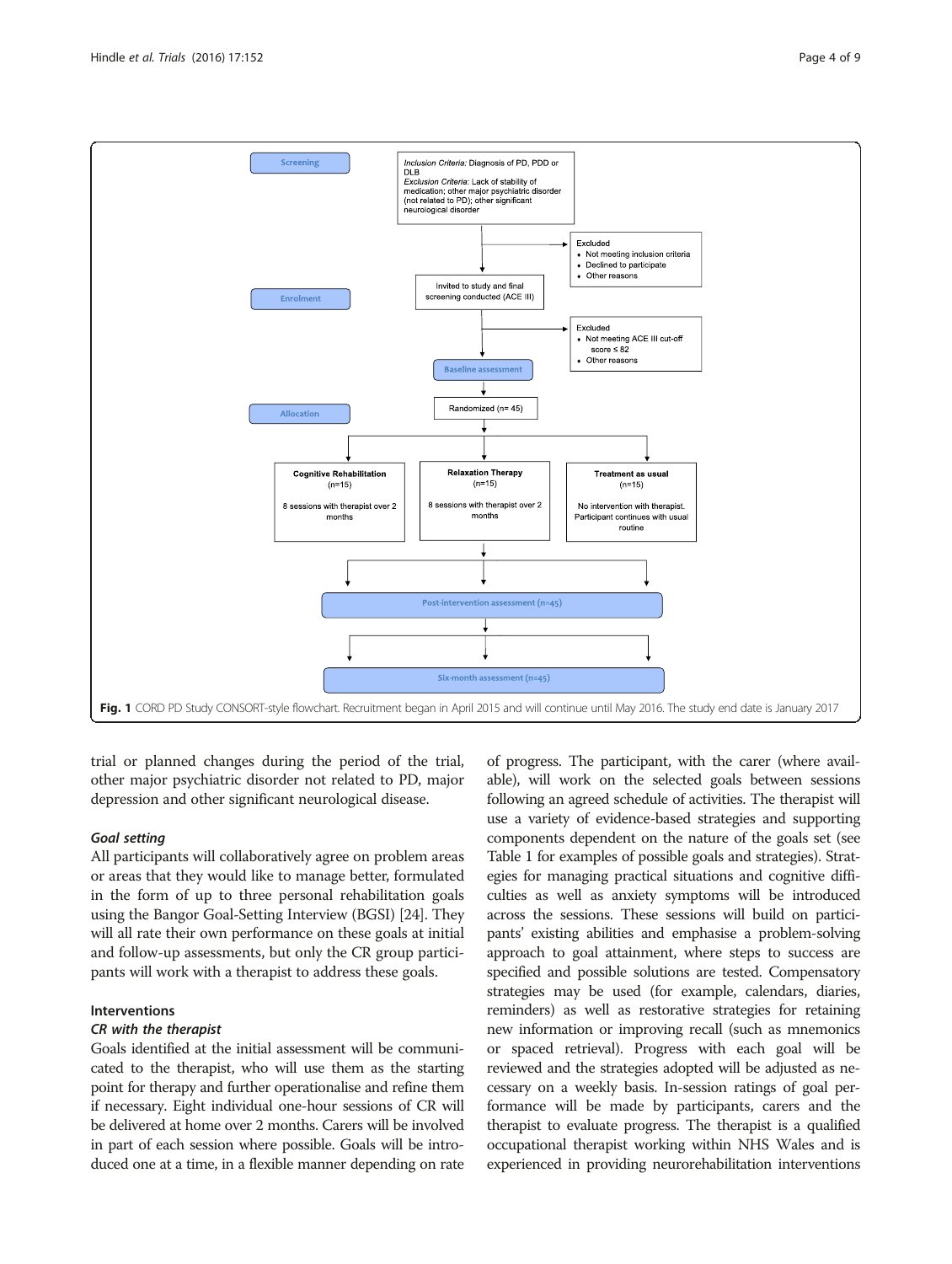<span id="page-4-0"></span>Table 1 Examples of goals and strategies employed for cognitive rehabilitation

| Goal                                                                                                                                | Strategies employed                                                                                                                                                                                                                                                                                                                                                                  |
|-------------------------------------------------------------------------------------------------------------------------------------|--------------------------------------------------------------------------------------------------------------------------------------------------------------------------------------------------------------------------------------------------------------------------------------------------------------------------------------------------------------------------------------|
| "I will be able to use the iPad to send emails"                                                                                     | Compensatory: Use cue card for step-by-step instructions. Use<br>of iPad stylus pen is easier than finger. Practice alongside carer<br>or therapist.                                                                                                                                                                                                                                 |
|                                                                                                                                     | Restorative: Action-based learning: keep iPad and cue card<br>visible to prompt use. Use flowchart to break activity into<br>smaller steps.                                                                                                                                                                                                                                          |
| "I will be able to find my purse, keys, hearing<br>aid and reading glasses"                                                         | Compensatory: Identify places for items to be left. Place<br>prompt cards in other likely places where participant leaves<br>items to encourage appropriate placement of items. Place<br>prompt card by front door to ensure participant has items<br>before leaving house. Use colour to support object recognition:<br>coloured cord put on glasses; coloured ribbon put on purse. |
| "I will be sociable during mealtimes and appear<br>to take an interest in conversation rather than<br>just concentrating on eating" | Compensatory: Hearing assessment and new hearing aid.<br>Notebook to record information participant could use in<br>conversation.                                                                                                                                                                                                                                                    |
|                                                                                                                                     | Restorative: Increasing awareness of other peoples' perception<br>of the participant. Active listening alternately with eating and<br>putting knife and fork down to make eye contact, listen and<br>converse.                                                                                                                                                                       |

Note: Adapted into a table from Johns, R., Page, P., Pool, J., Besso, E., Evans, S., Green, J., Tranah, A., Clare, L. (2015, July). Goal-oriented cognitive rehabilitation: improving the experience of dementia. Poster presented at the 39th College of Occupational Therapists Annual Conference, Brighton, UK.

for adult patient populations. Trial-specific training is provided on an ongoing basis, and the therapist's adherence to the treatment protocols will be monitored through therapy logs and regular supervision sessions.

#### **Comparators**

CR will be compared with relaxation therapy (RT) and treatment as usual (TAU). RT is included as an active control condition involving equivalent therapist time and attention, since PD and related conditions are known to be very susceptible to placebo effects by modulating dopamine release in relation to expectation [[25](#page-7-0)]. RT will consist of eight individual sessions of one hour's duration in participants' own homes based on the eight- session protocol used in the AD pilot study [[12](#page-7-0)]. After an initial 'getting to know you' session where the therapeutic model is explained, each session has a theme which includes music, pictures, radio and television, sensory stimulation and humour before a final consolidation. Each session includes consolidation of the last one, a mood checklist and some homework. TAU will consist of usual medication and any other services apart from specific programmes of CR or other cognition-focused intervention. TAU may include routine monitoring by the movement disorder clinic or memory clinic, information provision, attendance at drop-in groups or support groups, or carer participation in support groups. Participants in the treatment conditions will also have access to any such resources that they might use over the course of the trial; the use of such resources will be noted by the researcher at the study visits.

#### Outcomes

#### Primary outcomes

Participants' performance on goals identified through the BGSI is rated with the researcher at the beginning and at the follow-up visits. These ratings of goal performance are the primary between-group comparators. The BGSI [[24](#page-7-0)] is a structured interview in which respondents are asked to identify areas of their daily activities that are difficult to do to their own satisfaction, and in which they would like to see improvements. For each goal, performance is rated on a  $1 - 10$  scale (1 = unable to perform; 10 = fully able to perform) and mean levels of performance are calculated by summing the individual goal ratings and dividing by the number of goals. The participants' ratings will be made at the initial assessment, at the end of the intervention period (or equivalent time for TAU group), and at 6 months post-randomisation.

#### Secondary outcomes

The assessment of secondary outcomes will assist in determining the most appropriate outcome measures to be used for a larger trial. For people with PD dementia, these cover the domains of cognition, mood, behaviour, everyday functional activity, motor severity, quality of life, self-efficacy and carer ratings (where available) of patients' performance on goals identified during the BGSI. Within-group data from CR sessions on goal setting and performance will be assessed to give information on factors such as the types of goals that participants choose and which types of goals are addressed most effectively through the therapy. Also, for the CR group, patients, their carers and the therapist will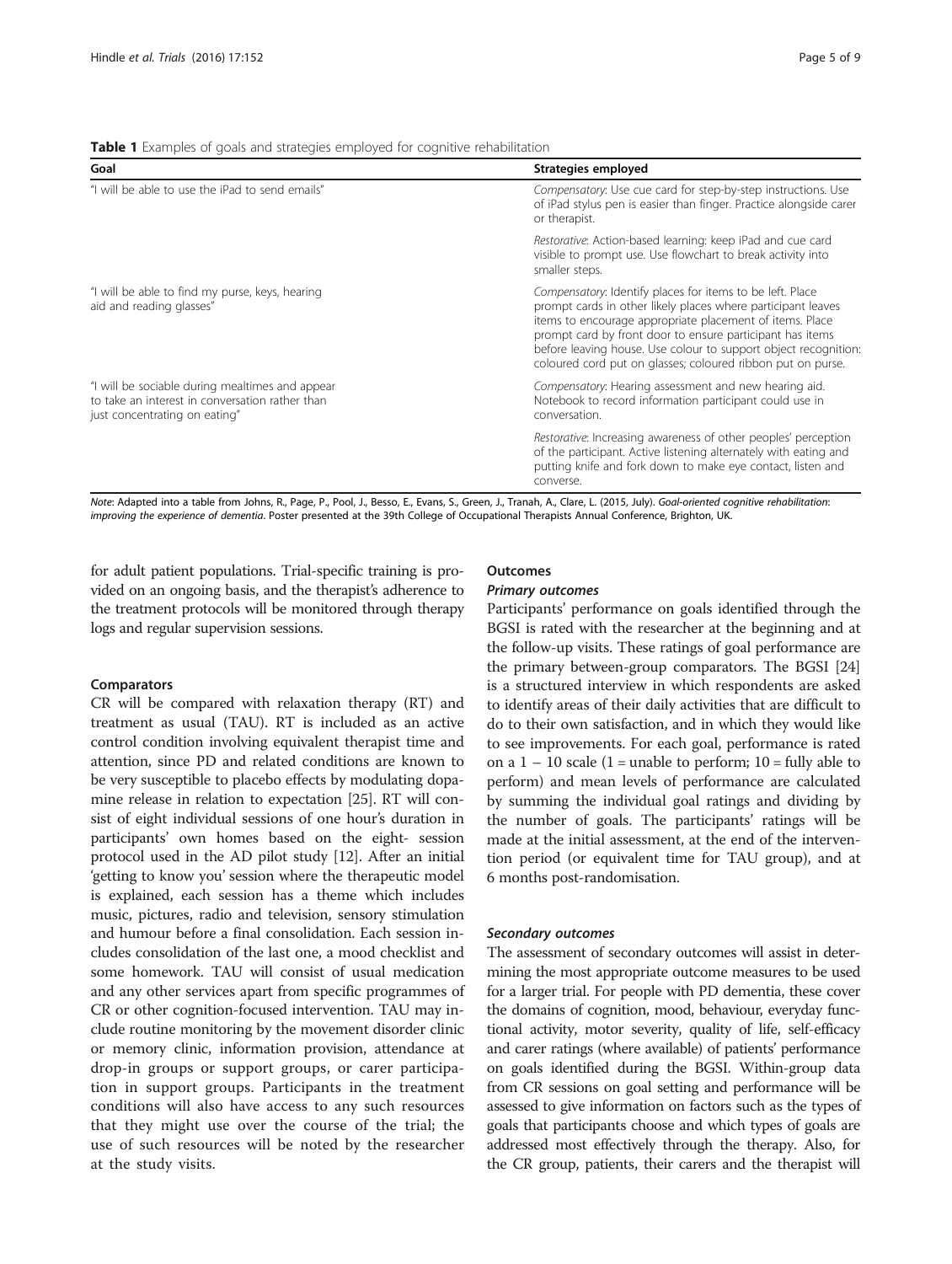make in-session ratings of goal attainment to provide concurrent evidence regarding changes in goal performance. Differences between these ratings of the patient's goal attainment will also be examined across the rater groups. Carers' outcomes include quality of life, stress and health.

Regarding cognition, global cognition will be measured using the ACE-III [\[23](#page-7-0)]. Assessments of executive function will be the Trail Making Test (TMT) and the letter fluency tests from the Delis-Kaplan Executive Function System (DKEFS) [[26](#page-7-0)]. Attention will be assessed using the Test of Everyday Attention (TEA) [\[27\]](#page-7-0). Memory will be assessed using the Rivermead Behavioural Memory Test (RBMT) [[28](#page-7-0)], Story Recall subtest.

Mood will be assessed using the Hospital Anxiety and Depression Scale (HADS), which contains subscales for anxiety and depression and is validated in PD [[29](#page-7-0)].

Behavioural assessment will include delusions and hallucinations measured using the Neuropsychiatric Inventory Questionnaire (NPI-Q) [[30\]](#page-7-0). The Unified Parkinson's Disease Rating Scale (UPDRS) [\[31](#page-7-0)] will be used to assess the motor symptoms of parkinsonism in PD and DLB (part 111) and also to assess function and activities of daily living.

Quality of life will be assessed in PD and DLB using the abbreviated Parkinson's Disease Questionnaire (PDQ-8) [[32](#page-7-0)] and, in order to have a direct comparison, the World Health Organisation Quality of Life – BREF (WHOQOL-BREF) [[33](#page-7-0)], which has been validated in PD [[34](#page-7-0), [35\]](#page-7-0) will also be used with carers.

In order to assess a general sense of perceived selfefficacy, the potential to influence one's situation through one's own actions, the General Self-Efficacy Scale (GSE) [[36](#page-7-0)] will be used.

The BGSI also requires carers to rate the patients' level of performance on a  $1 - 10$  scale (1 = unable to perform; 10 = fully able to perform). Carer ratings will be recorded at the baseline, post-intervention and follow-up researcher visits.

For the CR group only, a simplified goal attainment scaling procedure [[37\]](#page-7-0) will be used to obtain in-session ratings of the patient's goal attainment by the participant, the carer and the therapist. These will be obtained at the first, fourth and eighth (final) therapy sessions.

Carers' stress will be assessed using the 15-item dementia-specific Relatives Stress Scale (RSS) [\[38\]](#page-8-0).

Service receipt during the intervention period, including dementia-specific services, monitoring, and interventions provided by movement and memory clinics, will be documented for all participants. All participants will be free to access services such as those offered by Parkinson's UK, and the extent of this will be recorded.

Cost-effectiveness will be piloted using measures of health status, the EQ-5D-3 L [\[39\]](#page-8-0). We will develop and use a Client Service Receipt Inventory (CSRI) [\[40\]](#page-8-0) specific to this patient group that can be used later in a full trial to

assess health care utilisation. Other information collected will include gender, age, the relationship between the person with PD dementia and their carer and whether they live together, age of onset of PD, PD dementia, or DLB, Hoehn and Yahr PD severity [[41](#page-8-0)]. Medication, educational level, social class, and co-morbidities will be recorded to examine effects of demographic and social variables on treatment efficacy.

#### Procedures

The baseline assessment will be conducted once participants have given informed consent. All participants will engage in a goal-setting interview at the baseline visit. Participants will then be randomised and results of the randomisation will be sent to the therapist. Participants allocated to CR or RT will receive eight weekly visits from the therapist over a 2-month period. The post-intervention assessment for all participants will be conducted 2 months after randomisation. The final follow-up assessment will take place 6 months after randomisation.

The researcher taking the measures will be blind to allocation, as will the data analysts. Blinding is achieved as follows: following the completion of the baseline visits, the researcher triggers randomisation through a secure webbased system hosted by NWORTH. This system randomisation is performed independently of the data analysis team procedures. The outcome of the randomisation event is emailed to the therapist only. The therapist contacts the participants, informing them as to which treatment arm they have been allocated. The importance of maintaining blinding will be emphasised in the training for both researcher and therapist. Since participants will be aware of their treatment allocation, they will be asked not to reveal to the researcher whether or not they were visited by the therapist. Following each follow-up assessment, the researcher will record to which condition she believes the participant has been allocated and will rate her level of certainty regarding this allocation. If participants overtly reveal their allocation to the researcher, this will be noted. Sensitivity analyses will determine whether these ratings or knowledge influenced the scoring of participant data. Analyses will be adjusted to counterbalance any evident bias.

#### Data management and analysis

Quantitative research data will be collected and recorded onto paper-based questionnaire booklets and will be entered via a web interface to the MACRO participant measures database held at NWORTH. Initial data management and cleaning will be conducted by the research team in the study centre, and the secondary cleaning, preparation and extraction of the datasets for analysis will be conducted by NWORTH statisticians. Analysis will be completed for each outcome measure at postintervention (2 months) and at the 6-months follow-up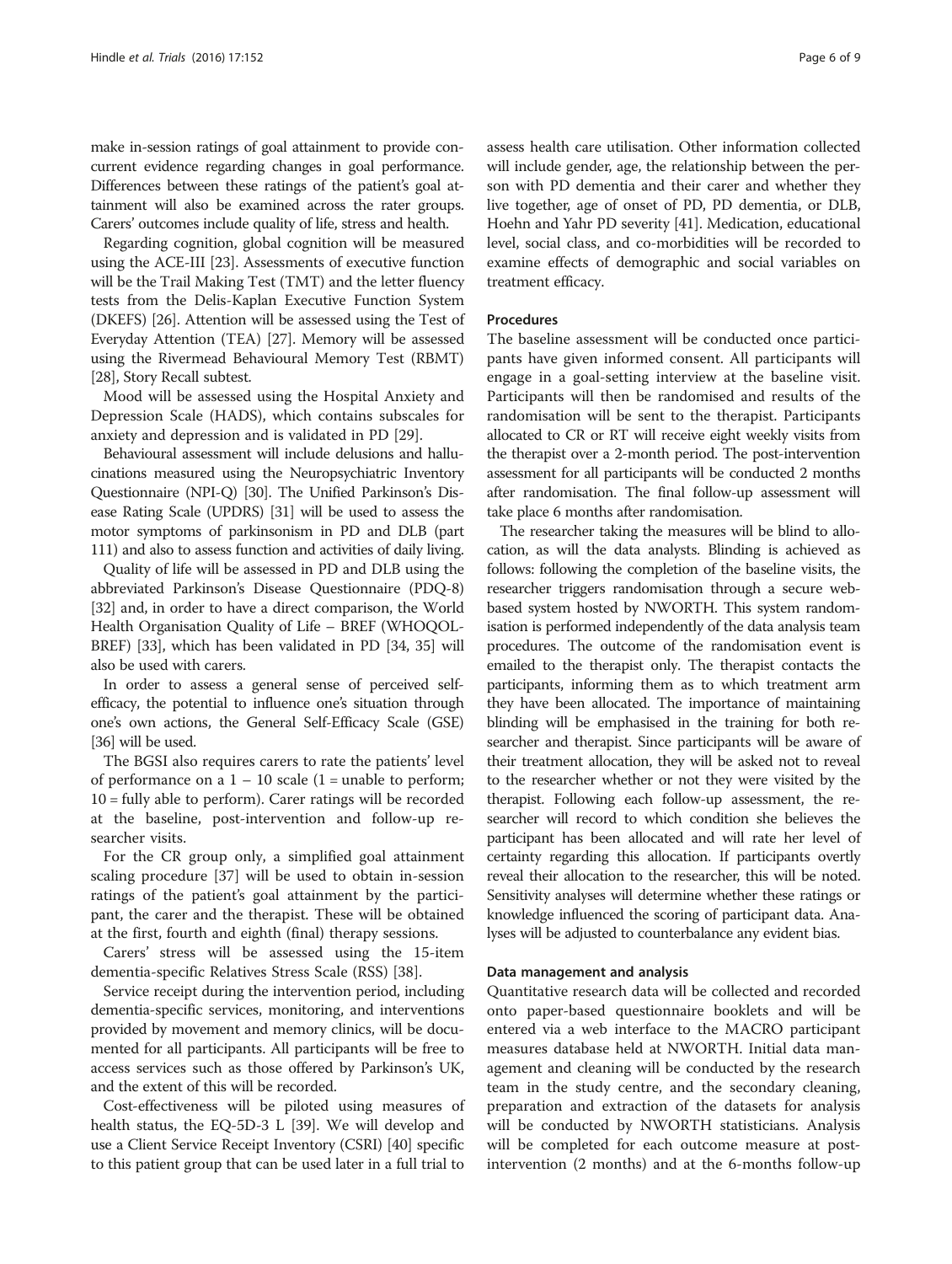using an analysis of covariance model, with baseline scores as a covariate, allocated group as the condition factor and the stratification variables as fixed factors. Confidence intervals will be calculated for the standardised mean difference.

#### Cost-effectiveness analysis

Based on the Medical Research Council guide to the evaluation of complex interventions [\[42\]](#page-8-0), we will conduct a pilot cost-effectiveness analysis to explore how best to collect information on intervention costs and service use by this specific group of participants and relate this information to primary and secondary outcome measures. We will take a broad public sector, multi-agency perspective, mapping out relevant stakeholders and the full potential range of possible costs and consequences to be measured. This will identify potential areas for cost-savings in the long-term management of people with Parkinson's disease dementia and dementia with Lewy bodies. We will examine the feasibility of using the EQ-5D-3 L (researcher administered) to provide a pilot cost per quality-adjusted life year (QALY) calculation. We will make best use of routine service utilisation, cost data and national unit cost data. The researcher-administered CSRI, specially tailored using the Database of Instruments for Resource Use Measurement (DIRUM) database of CSRIs [\[43](#page-8-0)], will gain further information about the type and frequency of service use. We will examine whether a cost consequence or cost utility analysis would be most appropriate for extension to a full trial.

#### **Discussion**

This study will provide preliminary indications of efficacy for CR in the management of dementias associated with Parkinson's disease. In addition, the study will provide information on the appropriateness of the current outcome measures and will pilot cost-effectiveness measures, producing estimates of relative cost-effectiveness. The results of the study will support the selection of outcome measures and the estimation of parameters for a larger RCT of CR in PD dementia.

There are no known risks associated with CR. It is possible that some participants may find it challenging to confront their difficulties, but the therapist will provide support as they engage in this process, and the intervention protocol incorporates attention to managing emotional reactions. As this is a short pilot trial and there have been no other trials of CR in PD or DLB, it is not considered unethical to withhold CR from the comparator groups. The research team will be trained to be alert to any concerns about participants' well-being. If there are serious concerns about a participant, they will be referred, wherever possible with the participant's permission, to the clinician responsible for the participant's care. Blinding of the researcher,

who assesses participants' outcomes, will be maintained through strict procedures. Any deviation from these procedures will be recorded, and blinding success will be examined at the end of the study. As this is a single-blind study, and participants are aware of their treatment allocation, this may introduce bias through demand characteristics. An active control condition (RT) will help assess if any improvements found for the experimental group (CR) resulted from placebo effects. A key component of this pilot trial is to establish whether CR shows indications of effectiveness for PD dementia or DLB [\[13\]](#page-7-0). As CR will be conducted by a therapist in a naturalistic setting (in the patients' own homes), the pilot will assess the practicalities of its intended delivery and direct strategies for its implementation in future studies or care practice.

The results of this study will contribute to the development of non-pharmacological care approaches to cognitive impairment in PD, promoting patients' functional independence, improving their well-being and that of their carers. The majority of movement disorder clinics in the UK do not have immediate access to psychological services; the results of this work may potentially foster future co-operation of multidisciplinary teams for PD services in NHS Wales and beyond.

#### Trial status

The CORD-PD trial started on 1 January 2015. Recruitment commenced in April 2015 and will continue until May 2016. The end date for the trial is January 2017.

#### Abbreviations

ACE-III: Addenbrooke's Cognitive Examination – III; ACE-R: the revised ACE; AD: Alzheimer's disease; BCUHB: Betsi Cadwaladr University Health Board; BGSI: Bangor Goal-Setting Interview; CDR: Clinical Dementia Rating; COPM: Canadian Occupational Performance Measure; CR: cognitive rehabilitation; CSRI: Client Service Receipt Inventory; DIRUM: Database of Instruments for Resource Use Measurement; DKEFS: Delis-Kaplan Executive Function System; DLB: dementia with Lewy bodies; GREAT: Goal-oriented cognitive rehabilitation in early-stage dementia: multi-centre single-blind randomised controlled trial; GSE: General Self-Efficacy Scale; HADS: Hospital Anxiety and Depression Scale; NPI-Q: Neuropsychiatric Inventory Questionnaire; NWORTH: North Wales Organisation for Randomised Trials in Health; PD: Parkinson's disease; PDQ-8: the abbreviated Parkinson's Disease Questionnaire; QALY: Quality-adjusted life year; RBMT: Rivermead Behavioural Memory Test; RSS: Relatives Stress Scale; RT: relaxation therapy; TAU: treatment as usual; TEA: Test of Everyday Attention; TMT: Trail Making Test; UPDRS: Unified Parkinson's Disease Rating Scale; WHOQOL-BREF: World Health Organisation Quality of Life – BREF.

#### Competing interests

The authors declare that they have no competing interests.

#### Authors' contributions

JVH: Study concept, study design, preparation and drafting of study protocol, drafting of manuscript, overall trial management. TJW: Trial management, recruitment and screening of participants, data collection, preparation and drafting of study protocol, drafting of manuscript. JR: implementation of therapies, data collection, review of manuscript. AM: Study design, preparation and drafting of study protocol, review of manuscript. HLW: Study design, preparation and drafting of study protocol, statistical analysis plan, review of manuscript. AB: Statistical analysis, review of manuscript. PG: Study design, preparation and drafting of study protocol, review of manuscript. ZH: Study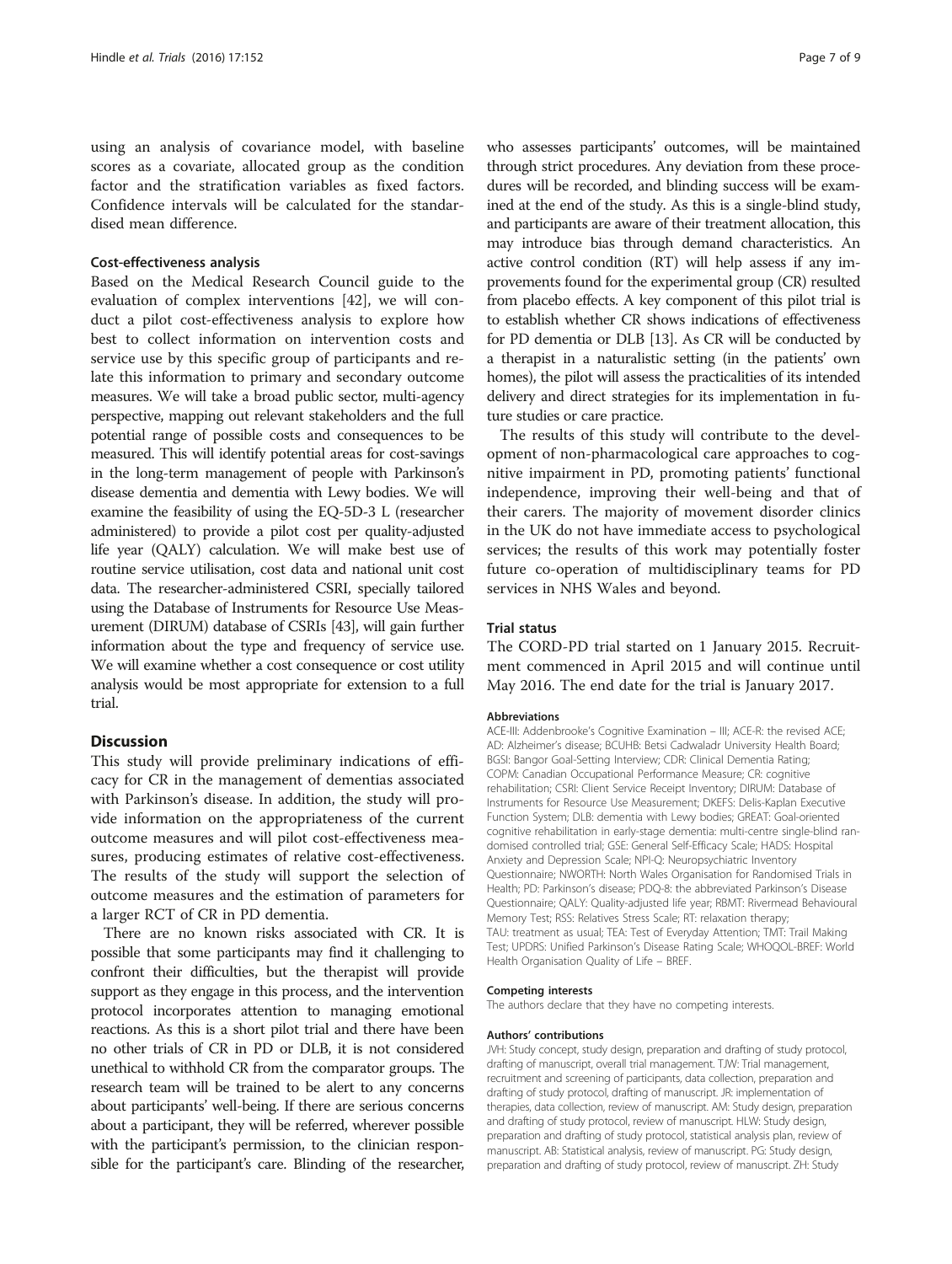<span id="page-7-0"></span>design, preparation and drafting of study protocol, statistical analysis plan, review of manuscript. RTE: Study design, preparation and drafting of study protocol, statistical analysis plan, review of manuscript. LC: Study concept, intervention development, study design, preparation and drafting of study protocol, drafting of manuscript, development of goal-setting interview. All authors read and approved the final manuscript.

#### Acknowledgements

This work is supported by the National Institute for Social Care and Health Research (grant number RFPPB-2042-1020). The funder plays no role in the design of the study, in the collection, analysis and interpretation of data or in the decision to submit the manuscript for publication. The authors wish to thank Dr Pam Martin-Forbes, Aaron Pritchard and the staff based at BCUHB clinics for their ongoing assistance with participant screening and recruitment.

#### Author details

<sup>1</sup>Department of Care for the Elderly, Betsi Cadwaladr University Health Board, Llandudno, UK. <sup>2</sup>North Wales Organisation for Randomised Trials in Health (NWORTH), Bangor University, Brigantia Building, Penrallt Road, Bangor LL57 2AS, UK. <sup>3</sup>School of Psychology, Bangor University, Bangor, UK. <sup>4</sup>Division of Mental Health and Learning Disabilities, Betsi Cadwaladr University Health Board, North Wales, UK. <sup>5</sup>Centre for Research in Ageing and Cognitive Health (REACH), School of Psychology, University of Exeter, Exeter, UK. <sup>6</sup>Centre for Health Economics and Medicines Evaluation (CHEME), Bangor University, Bangor, UK. <sup>7</sup>Cefni Hospital, Llangefni, Anglesey, UK.

# Received: 27 October 2015 Accepted: 23 February 2016<br>Published online: 22 March 2016

#### References

- 1. Chaudhuri KR, Healy DG, Schapira AH. Non-motor symptoms of Parkinson's disease: diagnosis and management. Lancet Neurol. 2006;5:235–45.
- 2. Kehagia AA, Barker RA, Robbins TW. Neuropsychological and clinical heterogeneity of cognitive impairment and dementia in patients with Parkinson's disease. Lancet Neurol. 2010;9:1200–13.
- 3. McKeith I. Dementia with Lewy bodies and Parkinson's disease with dementia: where two worlds collide. Pract Neurol England. 2007;7:374–82.
- 4. Vann Jones SA, O'Brien JT. The prevalence and incidence of dementia with Lewy bodies: a systematic review of population and clinical studies. Psychol Med England. 2014;44:673–83.
- 5. Janvin CC, Larsen JP, Salmon DP, Galasko D, Hugdahl K, Aarsland D. Cognitive profiles of individual patients with Parkinson's disease and dementia: comparison with dementia with Lewy bodies and Alzheimer's disease. Mov Disord. 2006;21:337–42.
- 6. Hindle JV. Ageing, neurodegeneration and Parkinson's disease. Age Ageing. 2010;39:156–61.
- 7. Bostrom F, Jonsson L, Minthon L, Londos E. Patients with dementia with Lewy bodies have more impaired quality of life than patients with Alzheimer disease. Alzheimer Dis Assoc Disord. 2007;21:150–4.
- 8. Olazaran J, Reisberg B, Clare L, Cruz I, Pena-Casanova J, Del Ser T, et al. Nonpharmacological therapies in Alzheimer's disease: a systematic review of efficacy. Dement Geriatr Cogn Disord. 2010;30:161–78.
- 9. Bahar-Fuchs A, Clare L, Woods B. Cognitive training and cognitive rehabilitation for mild to moderate Alzheimer's disease and vascular dementia. Cochrane Database Syst Rev. 2013. doi:[10.1002/14651858.](http://dx.doi.org/10.1002/14651858.CD003260.pub2) [CD003260.pub2.](http://dx.doi.org/10.1002/14651858.CD003260.pub2)
- 10. Clare L, Wilson BA, Carter G, Hodges JR. Cognitive rehabilitation as a component of early intervention in Alzheimer's disease: a single case study. Aging Ment Health England. 2003;7:15–21.
- 11. Martin M, Clare L, Altgassen AM, Cameron MH, Zehnder F. Cognition-based interventions for healthy older people and people with mild cognitive impairment. Cochrane Database Syst Rev. 2011. doi:[10.1002/14651858.](http://dx.doi.org/10.1002/14651858.CD006220.pub2) [CD006220.pub2.](http://dx.doi.org/10.1002/14651858.CD006220.pub2)
- 12. Clare L, Linden DE, Woods RT, Whitaker R, Evans SJ, Parkinson CH, et al. Goal-oriented cognitive rehabilitation for people with early-stage Alzheimer disease: a single-blind randomized controlled trial of clinical efficacy. Am J Geriatr Psychiatry. 2010;18:928–39.
- 13. Clare L, Bayer A, Burns A, Corbett A, Jones R, Knapp M, et al. Goal-oriented cognitive rehabilitation in early-stage dementia: study protocol for a multi-centre single-blind randomised controlled trial (GREAT). Trials. 2013;14:152.
- 
- 14. Rolinski M, Fox C, Maidment I, McShane R. Cholinesterase inhibitors for dementia with Lewy bodies, Parkinson's disease dementia and cognitive impairment in Parkinson's disease. Cochrane Database Syst Rev. 2012. doi[:10.1002/14651858.CD006504.pub2.](http://dx.doi.org/10.1002/14651858.CD006504.pub2)
- 15. Hindle JV, Petrelli A, Clare L, Kalbe E. Nonpharmacological enhancement of cognitive function in Parkinson's disease: a systematic review. Mov Disord. 2013;28:1034–49.
- 16. Dams J, Bornschein B, Reese J, Conrads-Frank A, Oertel W, Siebert U, et al. Modelling the cost effectiveness of treatments for Parkinson's disease. Pharmaeconomics. 2011;29:1025–49.
- 17. Aarsland D, Rongve A, Nore SP, Skogseth R, Skulstad S, Ehrt U, et al. Frequency and case identification of dementia with Lewy bodies using the revised consensus criteria. Dement Geriatr Cogn Disord. 2008;26:445–52.
- 18. Russell D, Hoare ZSJ, Whitaker R, Whitaker CJ, Russell IT. Generalized method for adaptive randomization in clinical trials. Stat Med. 2011;30:922–34.
- 19. Hughes AJ, Ben-Shlomo Y, Daniel SE, Lees AJ. What features improve the accuracy of clinical diagnosis in Parkinson's disease: a clinicopathologic study. Neurology. 1992;42:1142–6.
- 20. Emre M, Aarsland D, Brown R, Burn DJ, Duyckaerts C, Mizuno Y, et al. Clinical diagnostic criteria for dementia associated with Parkinson's disease. Mov Disord. 2007;22:1689–707.
- 21. Dubois B, Burn D, Goetz C, Aarsland D, Brown RG, Broe GA, et al. Diagnostic procedures for Parkinson's disease dementia: recommendations from the movement disorder society task force. Mov Disord. 2007;22:2314–24.
- 22. McKeith IG, Dickson DW, Lowe J, Emre M, O'Brien JT, Feldman H, et al. Diagnosis and management of dementia with Lewy bodies: third report of the DLB Consortium. Neurology. 2005;65:1863–72.
- 23. Hsieh S, Schubert S, Hoon C, Mioshi E, Hodges JR. Validation of the Addenbrooke's Cognitive Examination III in frontotemporal dementia and Alzheimer's disease. Dement Geriatr Cogn Disord. 2013;36:242–50.
- 24. Clare L, Hindle JV, Jones IR, Thom JM, Nelis SM, Hounsome B, et al. The AgeWell study of behavior change to promote health and wellbeing in later life: study protocol for a randomized controlled trial. Trials. 2012;13:115.
- 25. Lidstone SC, Schulzer M, Dinelle K, Mak E, Sossi V, Ruth TJ, et al. Effects of expectation on placebo-induced dopamine release in Parkinson disease. Arch Gen Psychiatry. 2010;67:857–65.
- 26. Delis D, Kaplan E, Kramer J. Delis-Kaplan Executive Function System (DKEFS). London: Pearson; 2001.
- 27. Robertson I, Ward T, Ridgeway V, Nimmo-Smith I. The Test of Everyday Attention. Thames Valley Test Company: St Edmunds; 1994.
- 28. Wilson B, Baddeley A, Cockburn J. Rivermead Behavioural Memory Test II. Thames Valley Test Company: St Edmonds; 2003.
- 29. Schrag A, Barone P, Brown RG, Leentjens AF, McDonald WM, Starkstein S, et al. Depression rating scales in Parkinson's disease: critique and recommendations. Mov Disord. 2007;22:1077–92.
- 30. Kaufer DI, Cummings JL, Ketchel P, Smith V, MacMillan A, Shelley T, et al. Validation of the NPI-Q, a brief clinical form of the Neuropsychiatric Inventory. J Neuropsychiatry Clin Neurosci. 2000;12:233–9.
- 31. Fahn S, Elton R, Members of the Unified Parkinson's Disease Rating Scale (UPDRS) Development Committee. Unified Parkinson's Disease Rating Scale. In: Fahn S, Marsden CD, Calne DB, Goldstein M, editors. Recent developments in Parkinson's disease, Vol 2. Florham Park, NJ: Macmillan Health Care Information; 1987. p. 153–63. p. 293–304.
- 32. Jenkinson C, Fitzpatrick R, Peto V. The Parkinson's Disease Questionnaire. User manual for the PDQ-39, PDQ-8 and the PDQ summary index. Oxford: Universtiy of Oxford; 1998.
- 33. Skevington SM, Lotfy M, O'Connell KA. The World Health Organization's WHOQOL-BREF quality of life assessment: psychometric properties and results of the international field trial. A report from the WHOQOL Group. Qual Life Res. 2004;13:299–310.
- 34. Den Oudsten BL, Van Heck GL, De Vries J. The suitability of patient-based measures in the field of Parkinson's disease: a systematic review. Mov Disord. 2007;22:1390–401.
- 35. Hirayama MS, Gobbi S, Gobbi LT, Stella F. Quality of life (QoL) in relation to disease severity in Brazilian Parkinson's patients as measured using the WHOQOL-BREF. Arch Gerontol Geriatr. 2008;46:147–60.
- 36. Schwarzer R, Jerusalem M. Generalized Self-Efficacy Scale. In: Weinman J, Wright S, Johnston M, editors. Measures in health psychology: a user's portfolio. Windsor: NFER-Nelson; 1995. p. 35–7.
- 37. Malec JF. Goal attainment scaling in rehabilitation. Neuropsychol Rehabil. 1999;9:253–75.